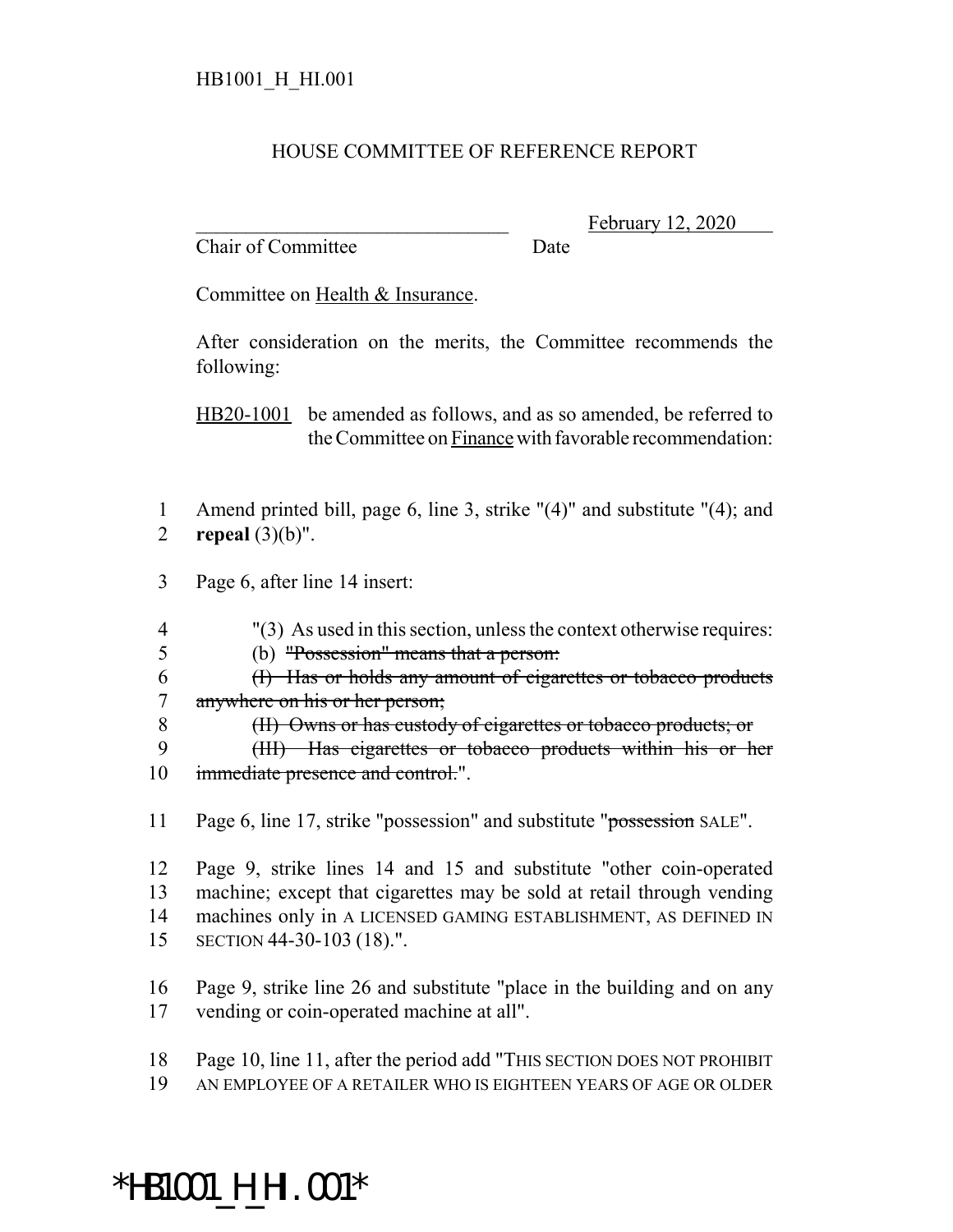BUT UNDER TWENTY-ONE YEARS OF AGE FROM HANDLING OR OTHERWISE HAVING ANY CONTACT WITH CIGARETTES, TOBACCO PRODUCTS, OR NICOTINE PRODUCTS THAT ARE OFFERED FOR SALE AT THE RETAILER'S BUSINESS.".

- Page 10, strike line 16 and substitute "the division shall perform, CAUSE TO BE PERFORMED, OR COORDINATE WITH A LOCAL AUTHORITY IN THE
- PERFORMANCE OF at least TWO".
- 8 Page 11, line 2, strike " $(4)(c)(I)$ ," and substitute " $(4)(c)$ ".
- Page 11, line 26, strike the second "AND".

 Page 12, strike lines 2 and 3 and substitute "OF RETAIL LOCATIONS THAT THE DIVISION SHALL PERFORM, CAUSE TO BE PERFORMED, OR COORDINATE WITH A LOCAL AUTHORITY IN THE PERFORMANCE OF EACH YEAR. THE RULES MUST ENSURE THAT ANY COORDINATION BETWEEN THE DIVISION AND A LOCAL AUTHORITY ON THE PERFORMANCE OF COMPLIANCE CHECKS SATISFIES FEDERAL REQUIREMENTS.

 (III) TO ENSURE THAT COMPLAINTS RECEIVED BY THE DIVISION ARE FORWARDED TO THE APPROPRIATE LOCAL AUTHORITY AND THAT COMPLAINTS RECEIVED BY THE LOCAL AUTHORITY ARE FORWARDED TO THE DIVISION FOR THE TIMELY INVESTIGATION INTO AND ACTION TAKEN 20 ON THE COMPLAINTS."

Page 14, strike lines 24 through 27.

 Page 15, strike lines 1 through 13 and substitute "LICENSING REQUIREMENTS ON RETAILERS, THE DIVISION SHALL:

**(I) ISSUE A STATE LICENSE TO THE RETAILER UPON THE RETAILER**  DEMONSTRATING TO THE DIVISION THAT THE RETAILER HAS OBTAINED A LOCAL LICENSE AND PAYING THE STATE LICENSE FEE; AND

27 (II) (A) EXCEPT AS PROVIDED IN SUBSECTION  $(4)(b)(II)(B)$  OF THIS SECTION, SET THE STATE LICENSE RENEWAL DATE ON THE SAME DATE AS THE LOCAL LICENSE RENEWAL DATE. THE DIVISION SHALL PRORATE THE INITIAL STATE LICENSE FEE IF SETTING THE STATE LICENSE RENEWAL DATE IN LINE WITH THE LOCAL LICENSE RENEWAL DATE REQUIRES RENEWAL WITHIN LESS THAN TWELVE MONTHS AFTER THE INITIAL STATE LICENSE WAS ISSUED.

 (B) IF A LOCAL GOVERNMENT FIRST IMPOSES A LOCAL LICENSING REQUIREMENT ON CIGARETTES, TOBACCO PRODUCTS, OR NICOTINE

#### \*HB1001\_H\_HI.001\* -2-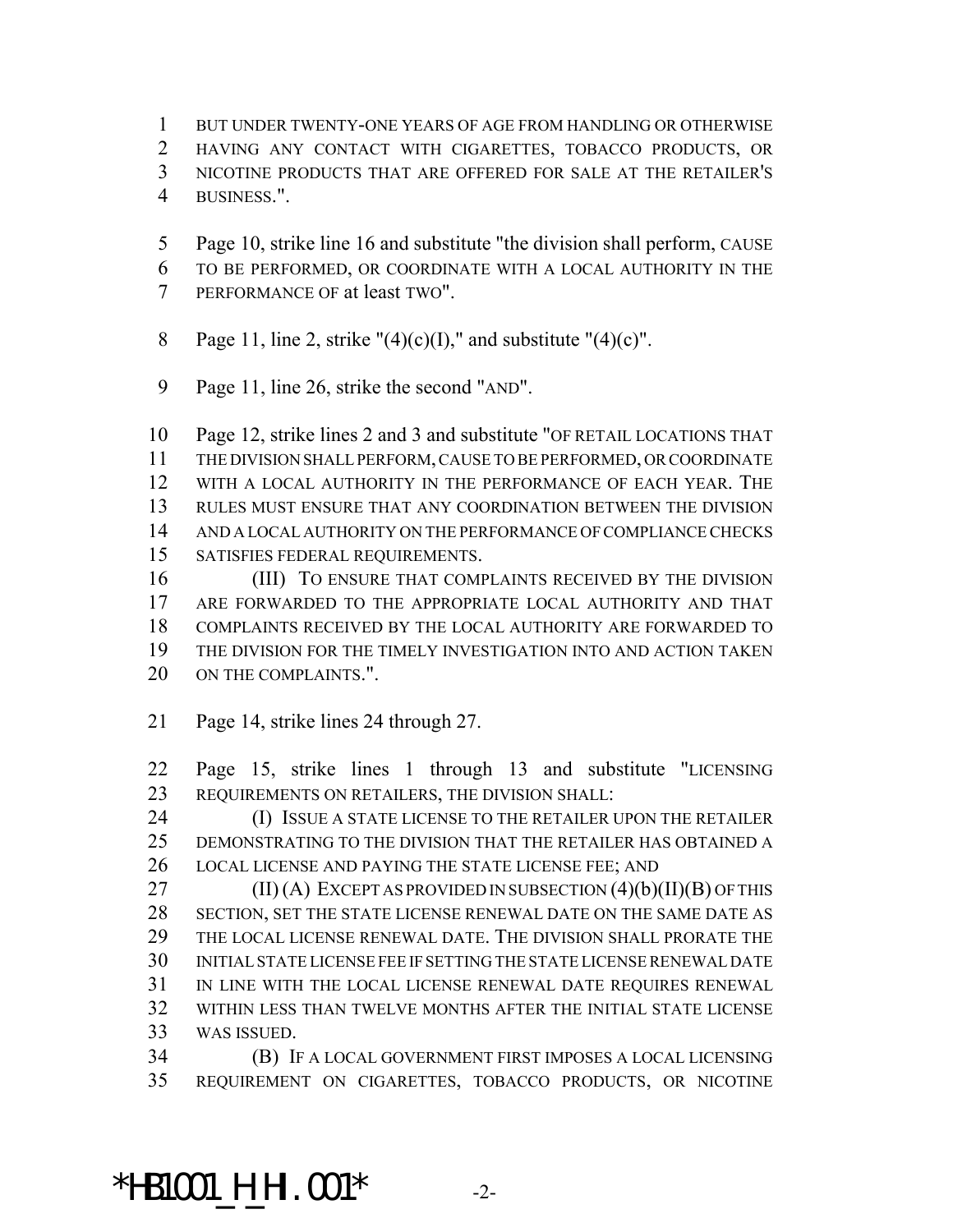PRODUCTS ON OR AFTER JULY 1, 2021, THE LOCAL GOVERNMENT SHALL SET THE LOCAL LICENSE RENEWAL DATE FOR A RETAILER ON THE SAME DATE AS THE STATE LICENSE RENEWAL DATE.

 (c) THE DIVISION SHALL COLLABORATE WITH ANY LOCAL AUTHORITY REGARDING THE PERFORMANCE OF COMPLIANCE CHECKS AND COMPLAINTS RECEIVED IN ACCORDANCE WITH RULES PROMULGATED BY THE EXECUTIVE DIRECTOR PURSUANT TO SECTION 44-7-104 (5)(a)(III).".

- Page 15, strike lines 23 through 27.
- Page 16, strike lines 1 through 18 and substitute:

 "(b) IF THE STATE LICENSE CONCERNS A RETAIL LOCATION THAT IS LOCATED WITHIN THE JURISDICTION OF A LOCAL AUTHORITY THAT IMPOSES LICENSING REQUIREMENTS ON RETAILERS, THE DIVISION SHALL RENEW THE LICENSEE'S STATE LICENSE UPON THE LICENSEE DEMONSTRATING TO THE DIVISION THAT THE LICENSEE IS OPERATING UNDER A VALID LOCAL LICENSE AND PAYING THE RENEWAL STATE LICENSE FEE.".

- Page 18, strike line 27 and substitute "limitations contained in section".
- Page 20, strike lines 6 through 8 and substitute:

 (b) A retailer that does not claim an affirmative defense pursuant to section 44-7-106 (2) may waive its right to a hearing and pay the appropriate fine.".

- Page 23, strike lines 19 through 27.
- Page 24, strike lines 1 through 13 and substitute:
- 23 "(2) Notwithstanding subsection (1) of this section,  $\pi \sigma$  A fine for a violation of section 44-7-103 (1) shall NOT be imposed upon a retailer that can establish an affirmative defense to the satisfaction of the division or the hearing officer that, prior to the date of the violation, it:
- (a) Had adopted and enforced a written policy against selling cigarettes, tobacco products, or nicotine products to persons under 29 eighteen TWENTY-ONE years of age;

 (b) Had informed its employees of the applicable laws regarding the sale of cigarettes, tobacco products, or nicotine products to persons 32 under eighteen TWENTY-ONE years of age;

### \*HB1001\_H\_HI.001\* -3-